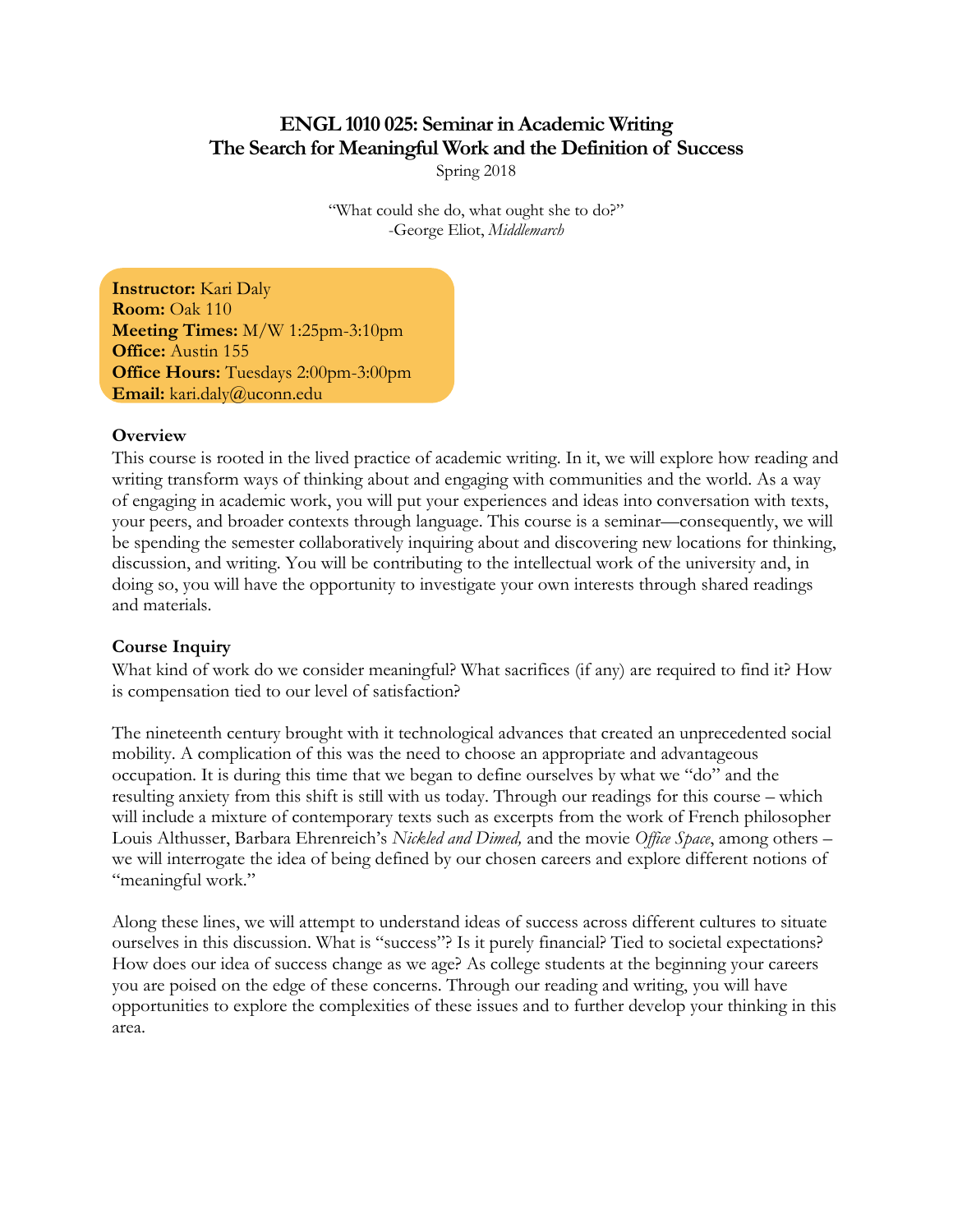By the end of this course you should have a beginning understanding of what "meaningful work" and "success" mean to you. In addition, as a class we will attempt to answer the question, What are some new ways of envisioning meaningful work and success in the 21<sup>st</sup> century?

## **Texts**

- *The Academic Writer*, Lisa Ede (4<sup>th</sup> edition). Bedford/St. Martin's (2017).
- Other course readings as assigned (available on Husky CT).

### **Course Rationale**

All UConn First-Year Writing courses are a part of a larger curricular ecosystem. The FYW courses provide a key component of UConn's general education requirements, preparing you for your writing-intensive ("W") courses and other academic work, and reflect goals and practices common to national standards for college writing. You can learn more about UConn's FYW courses at the program website and read the program's letter on our HuskyCT page.

### **Habits of Mind**

A publication called the *Framework for Success in Postsecondary Writing*, written and adopted by three national organizations dedicated to the teaching of writing, suggests that the following habits of mind are "critical for college success":

- Curiosity the desire to know about the world.
- Openness the willingness to consider new ways of being and thinking in the world.
- Engagement a sense of investment and involvement in learning.
- Creativity the ability to use novel approaches for generating, investigating, and representing ideas.
- Persistence the ability to sustain interest in and attention to short- and long-term projects.
- Responsibility the ability to take ownership of one's actions and understand the consequences of those actions for oneself and others.
- Flexibility the ability to adapt to situations, expectations, or demands.
- Metacognition the ability to reflect on one's own thinking as well as on the individual and cultural processes used to structure knowledge.

Our English 1010 course is designed to foster these habits of mind through what the document describes as "writing, reading, and critical analysis experiences."

### **Course Outcomes**

By the conclusion of this course, you should be able to:

- Practice writing as an act of inquiry and discovery.
- See yourself as a writer who can enter and contribute to an academic conversation.
- Discover, inhabit, and use the writing of others in ethical and enriching ways.
- Plan your writing as an act of communication to an anticipated reading audience.
- Reflect on and practice various writing processes (including drafting and revision) and genres.
- Demonstrate basic competency with Information Literacy.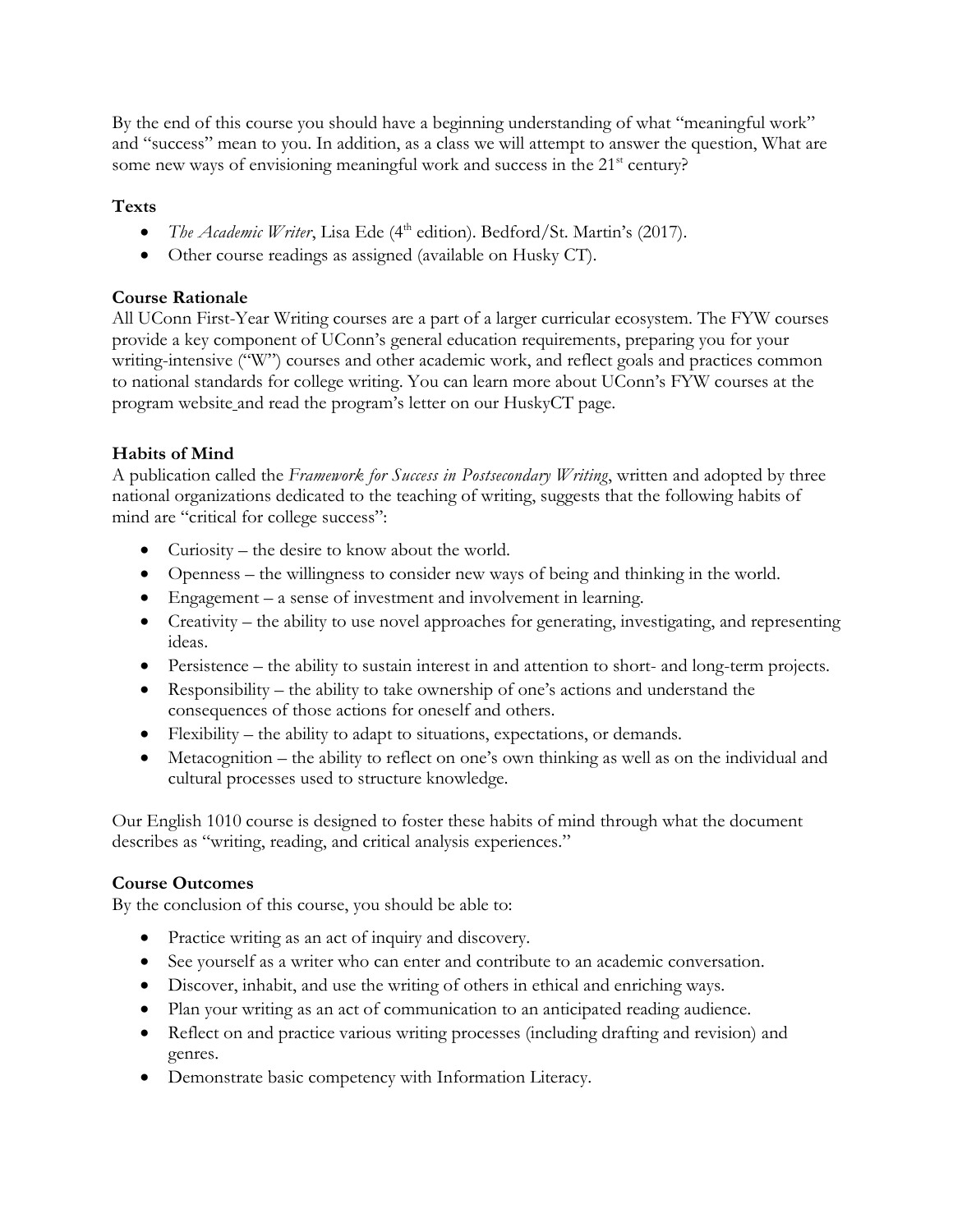#### **Course Components**

Participation: This is a seminar rather than a lecture course. Therefore, the class is driven by and centered on your work. Thoughtful discourse is an essential part of this class, and you will frequently work in groups of various sizes, which means you will need to be considerate of and attentive to others. It is your responsibility to keep up with the reading, to contribute to class conversation in the form of analytical comments or questions, to participate thoughtfully in peer review activities, and to attend class regularly and on time (see attendance policy below). You should also expect that your work, along with that of your peers, will be circulated and shared regularly in class.

**Reading:** Although English 1010 is a writing course, the writing you do here has a very close relationship to reading. In fact, the process of writing begins with careful reading of a situation, a written text, or other media. You will be reading to find ways into the conversation in which an author or text is participating. Many of these texts are multi-layered and complex. *You should expect to read most texts more than once*. You will need to read carefully, reread often, and take careful notes. Come to class prepared to share your thoughts and questions.

**Writing:** You will complete four major written projects (totaling 30 pages) in this course. In order to accomplish this, you will be doing ample writing along the way, including in-class writing, homework assignments, and drafts of these major projects. Only the final projects will be assigned individual grades, but all of your written work matters here. *Please note that you are not allowed to seek help with your writing outside the classroom, unless it is through the UConn Writing Center. Asking your roommates, friends, etc. for help with your work is not allowed.*

**Revision:** Each major writing project will go through a drafting process in which you shape your ideas and experiment with ways to best communicate this work. You should expect to put significant time and effort into the revision process and for projects to shift, change, and develop as you revise. **An essay must go through a drafting and revision process in order to be considered for a grade.** 

**Conferences and Peer Review:** Conferences and peer review are integral to the goals of this course. Through the drafting process of each major writing project, we will use small group or individual conferences during, in addition to, or in place of regular class meetings. The quality of your involvement in these processes is a crucial factor in your participation, and thus final grade, in this course.

**Information Literacy:** English 1010 provides the first stage of the University's Information Literacy Competency, including attention to university research and digital literacy. You should expect to use outside sources and scholarly research to inform your work throughout the semester. While all assignments will provide opportunities for developing Information Literacy skills, we will have at least one assignment built with this specific purpose in mind.

**Reflective Component:** The reflective portion of the course includes any time spent on characterizing, reconsidering, or qualifying one's work. Often less evaluative than descriptive, reflective writing turns the critical, analytical activity that typifies academic writing back on the writing project itself, addressing questions such as:

- How does this project work?
- What characterizes the approach of this project and the "moves" that it makes?
- What work was entailed in getting to this point?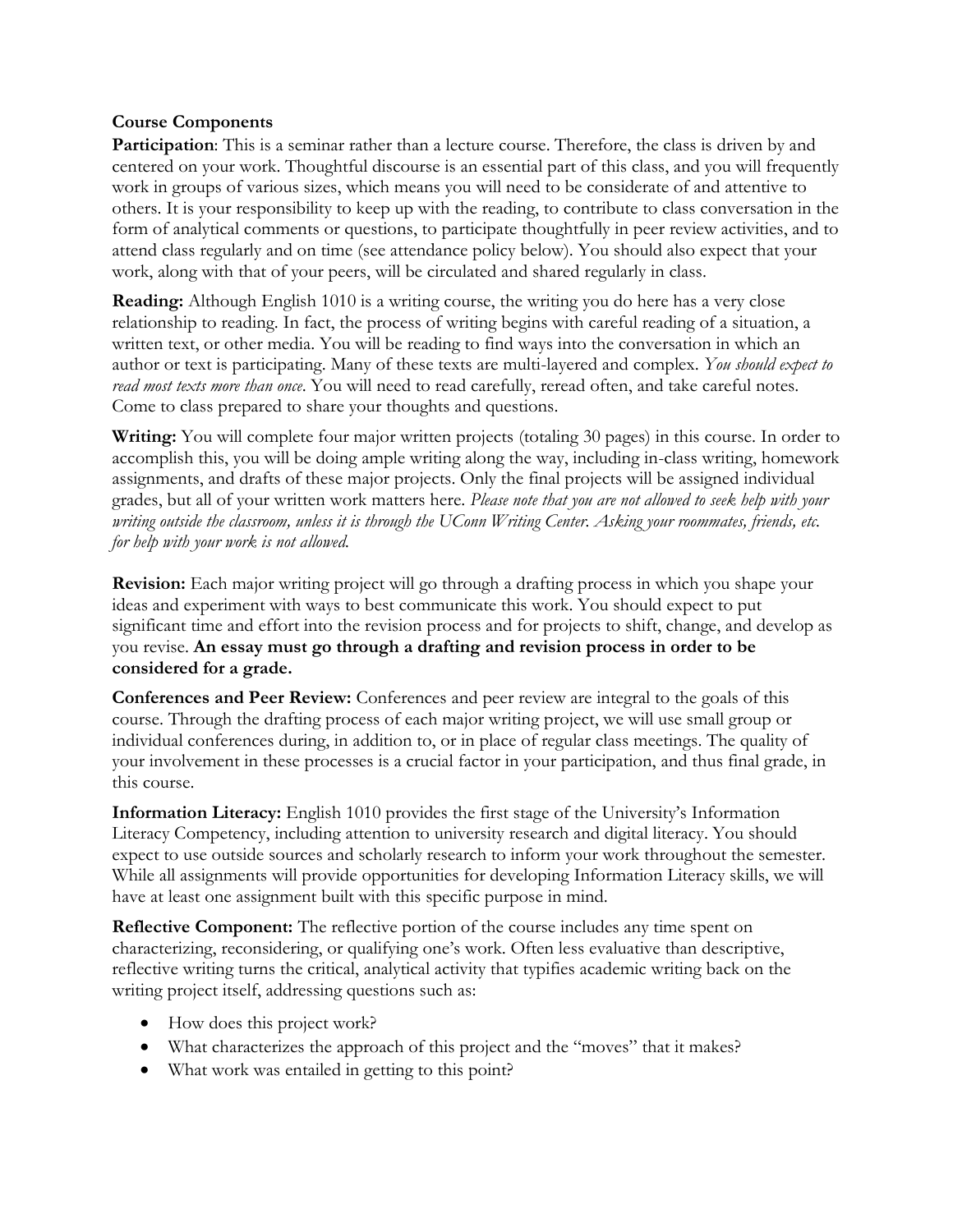We will practice reflective writing (and reflective work more generally) throughout the semester, usually in ways that complement formal writing projects by providing opportunities for you to imagine alternatives or trace lines of thought or activity.

**HuskyCT:** HuskyCT is UConn's online platform for communication and the distribution of class materials. This class will make use of HuskyCT (or Google Docs) for sharing all types of writing and collaborating with each other. It is your responsibility to be familiar with and literate in HuskyCT. You can find support at https://lms.uconn.edu/; under "Students," click on "Chat with a Support Representative." This will bring you to a home page of HuskyCT support and contact information. **Please note that you are responsible for keeping up with your UCONN email account.** 

#### **Grading and Evaluation**

Your final grade will depend on two things: your successful completion of the day-to-day work of the course (including drafts of all major writing assignments) and the quality of your work. The breakdown is as follows:

70% -- Final revisions of four major essays. You *must* complete all four essays to pass this course.

20% -- Class participation, including peer review work.

10% -- Scaffolding assignments, writing journal, special projects.

Because of the collaborative nature of this course*,* turning in assignments on time is essential. Please be aware that late papers will result in a letter grade being subtracted from your final grade for the assignment. This includes rough drafts as well as final drafts, which means that submitting both a rough draft and a final draft late for an assignment will result in the loss of two letter grades. Extensions will be granted only in extreme circumstances and only with advanced notice. *Please note that essays submitted online must be in Microsoft Word format (.doc or.docx). This is a free download so no excuses! Essays submitted in other formats will be treated as late papers and will be docked accordingly.*

### **Course Policies**

**Integrity and Respect:** In this class you may come into contact, and perhaps conflict, with communities whose ideals and perspectives differ radically from your own. This will be interesting and productive, but it may also be uncomfortable, and we will seek to find meaning in those uncomfortable moments. As a class, we will maintain a sympathetic and compassionate outlook and keep an open mind throughout the course.

In accordance with UConn policies and Title IX, this course is a designated safe space for all students, regardless of background, ability, sexual orientation, gender identity, religion, socioeconomic status, race, or ethnicity. If you feel you have experienced discrimination or harassment at UConn, you can find support and resources at the UConn Office of Diversity and Equity. You may also contact Health Services, Counseling & Mental Health Services, and/or the Women's Center. Please note that I am a mandatory reporter to the Office of Diversity & Equity if I become aware of issues that may pose a danger to a student's health or safety. Our conversations can be private, but some information cannot be kept confidential.

#### **Accommodations**

It is important to me that all students have the tools and resources necessary to be successful in this course. I have worked to ensure that this class is as accessible as possible for all students, incorporating UDL, multimodal texts, accessible content, and flexible deadlines and schedules. I am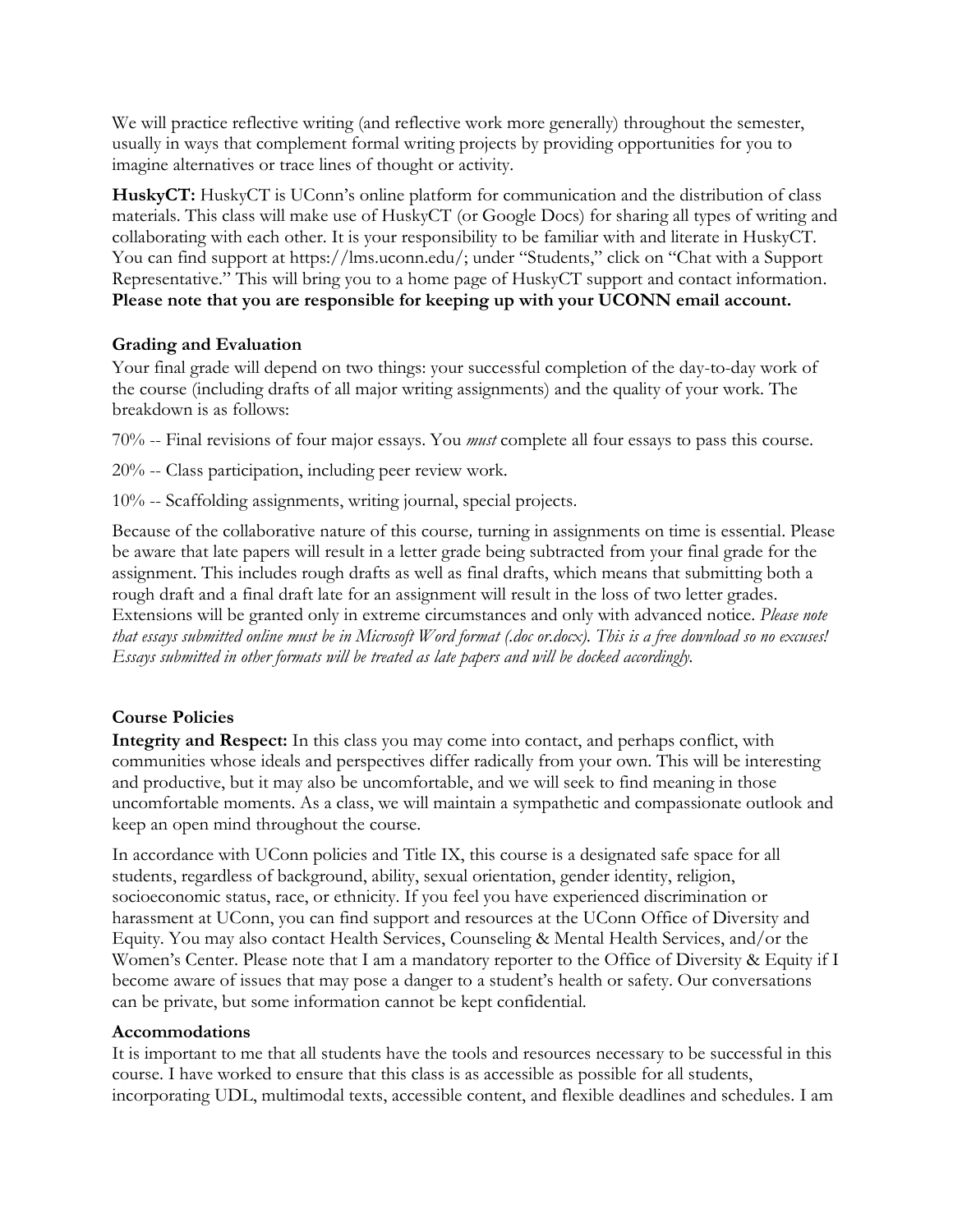dedicated to meeting any accommodation requests, whether or not you are registered with UConn's Center for Students with Disabilities. I am also always learning, so I encourage you to approach me at any time with suggestions or requests for ways to make this class more accessible.

**The Writing Center:** The Writing Center employs tutors who work with students on their papers at any stage of the writing process—from brainstorming to reviewing final drafts to helping with specific difficulties. This service is free, and highly recommended for all students. You can sign up for an appointment on the Writing Center website.

**Ethical Scholarship:** While it is central to our work to study and make use of the ideas and texts of others, this must be done in an ethical and appropriate way. Please review and abide on the University's code on academic misconduct (including plagiarism and misuse of sources), which can be found on the UConn Community Standards website; you will be held responsible for understanding these materials. Plagiarizing the work of others—passing off someone else's work as your own—is a very serious offense, and anyone found plagiarizing will fail the essay or the course. Please let me know if you have questions about what constitutes appropriate use and citation of other people's work.

**Multilingual Scholarship:** This classroom is a multilingual and translingual space, and we speak and write across languages. I encourage you to speak to me about any concerns you have with language use (reading, speaking, and/or writing) in this course, and I encourage you to be respectful of your colleagues in this multilingual space.

**Attendance, Tardiness:** Class attendance is important and can affect your grade. You are responsible for work missed as a result of an absence (do not email me asking what you missed in class; I will not respond). Excessive or habitual lateness will be counted as absences. Allowances will be made for religious observances, medical or family emergencies, and mandatory athletic commitments with advanced notice.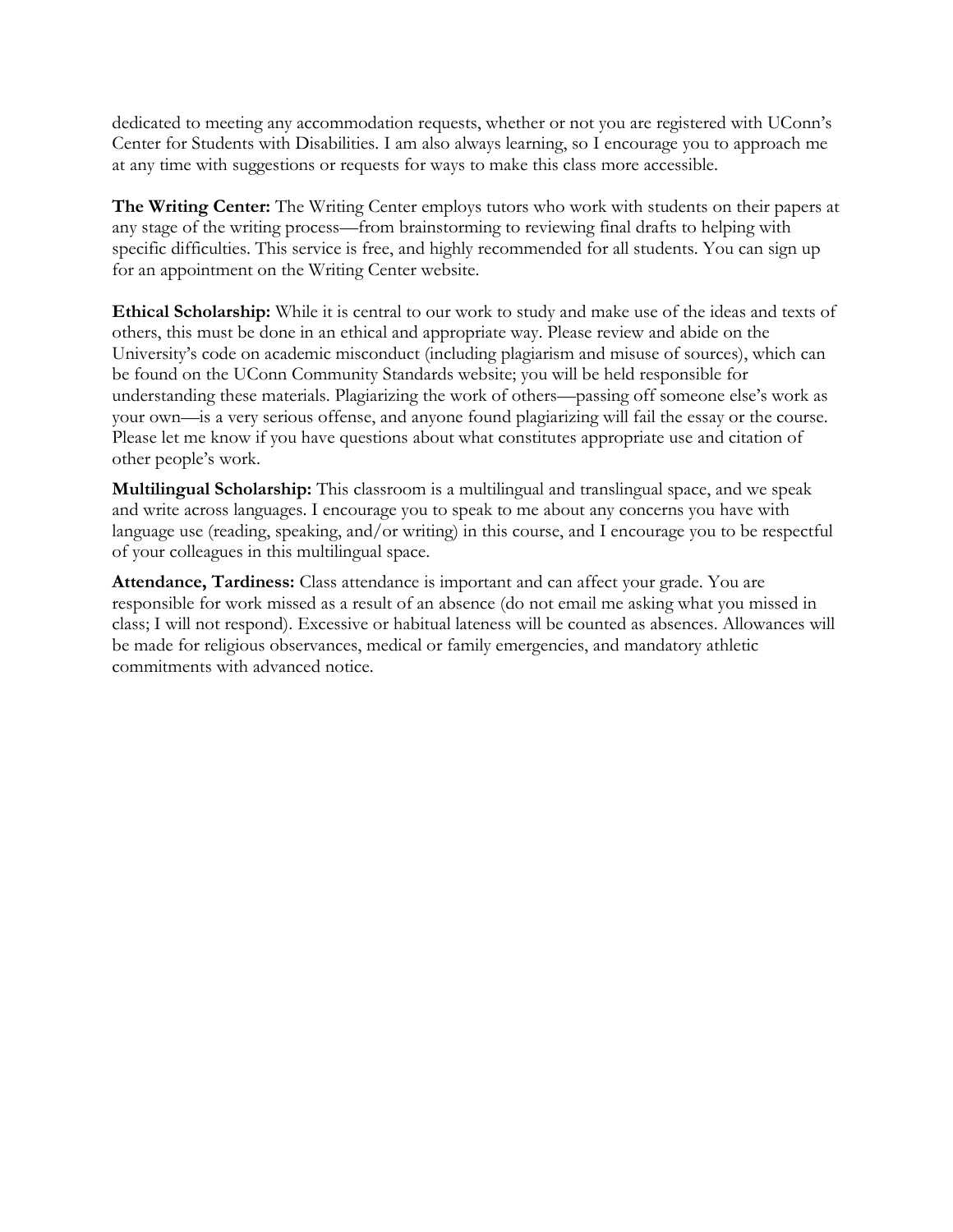| Week           | Day       | Date     | <b>Course Notes</b>                                                                                                  |
|----------------|-----------|----------|----------------------------------------------------------------------------------------------------------------------|
| 1              | Monday    | 01/15/18 | No Class -- Martin Luther King Jr. Day                                                                               |
|                | Wednesday | 01/17/18 | SNOW DAY                                                                                                             |
|                | Monday    | 01/22/18 |                                                                                                                      |
| $\overline{2}$ | Wednesday | 01/24/18 | Caplan, "The World Might Be Better Off<br>Without College for Everyone" (Husky<br>CT); The Academic Writer, pp. 6-14 |
|                | Monday    | 01/29/18 |                                                                                                                      |
| 3              | Wednesday | 01/31/18 | Louis Althusser, "Ideology and Ideological<br>State Apparatuses" (Husky CT)                                          |
| $\overline{4}$ | Monday    | 02/05/18 | Re-read Louis Althusser, "Ideology and<br>Ideological State Apparatuses" (Husky CT)                                  |
|                | Wednesday | 02/07/18 | Office Space (on reserve in library);<br>Assignment 1a; The Academic Writer, pp.<br>62-63 and pp. 120-125            |
| 5              | Monday    | 02/12/18 | Assignment 1b; The Academic Writer, pp.<br>111-116                                                                   |
|                | Wednesday | 02/14/18 | Assignment 1c; Journal Check #1; Rough<br>Draft of Assignment 1 due Thursday,<br>Feb. 15 at 11:59:59pm               |
|                | Monday    | 02/19/18 | The Academic Writer, pp. 287-291                                                                                     |
| 6              | Wednesday | 02/21/18 | The Academic Writer, pp. 306-311; Final<br>Draft of Assignment 1 due Friday, Feb.<br>23 at 11:59:59pm                |
| 7              | Monday    | 02/26/18 | Barbara Ehrenreich, "Serving in Florida"<br>(Husky CT)                                                               |
|                | Wednesday | 02/28/18 | Ruth Whippman, "Workaholics" (pp.70-<br>100, Husky CT)                                                               |
| 8              | Monday    | 03/05/18 | Assignment 2a                                                                                                        |
|                | Wednesday | 03/07/18 | Assignment 2b; The Academic Writer, pp.<br>135-137, pp. 185-186, and pp. 277-283                                     |
| 9              | Monday    | 03/12/18 | <b>SPRING BREAK!</b>                                                                                                 |
|                | Wednesday | 03/14/18 |                                                                                                                      |
|                | Monday    | 03/19/18 | Assignment 2c                                                                                                        |
| 10             | Wednesday | 03/21/18 | The Academic Writer, pp. 277-283; Rough<br>Draft for Assignment 2 due Thursday,<br>March 22 at 11:59:59pm            |
| 11             | Monday    | 03/26/18 | Read and comment on peer papers                                                                                      |
|                | Wednesday | 03/28/18 | Journal Check #2; Final Draft of<br>Assignment 2 due Friday, March 30 at<br>11:59:59pm                               |

**Course Schedule** (subject to change)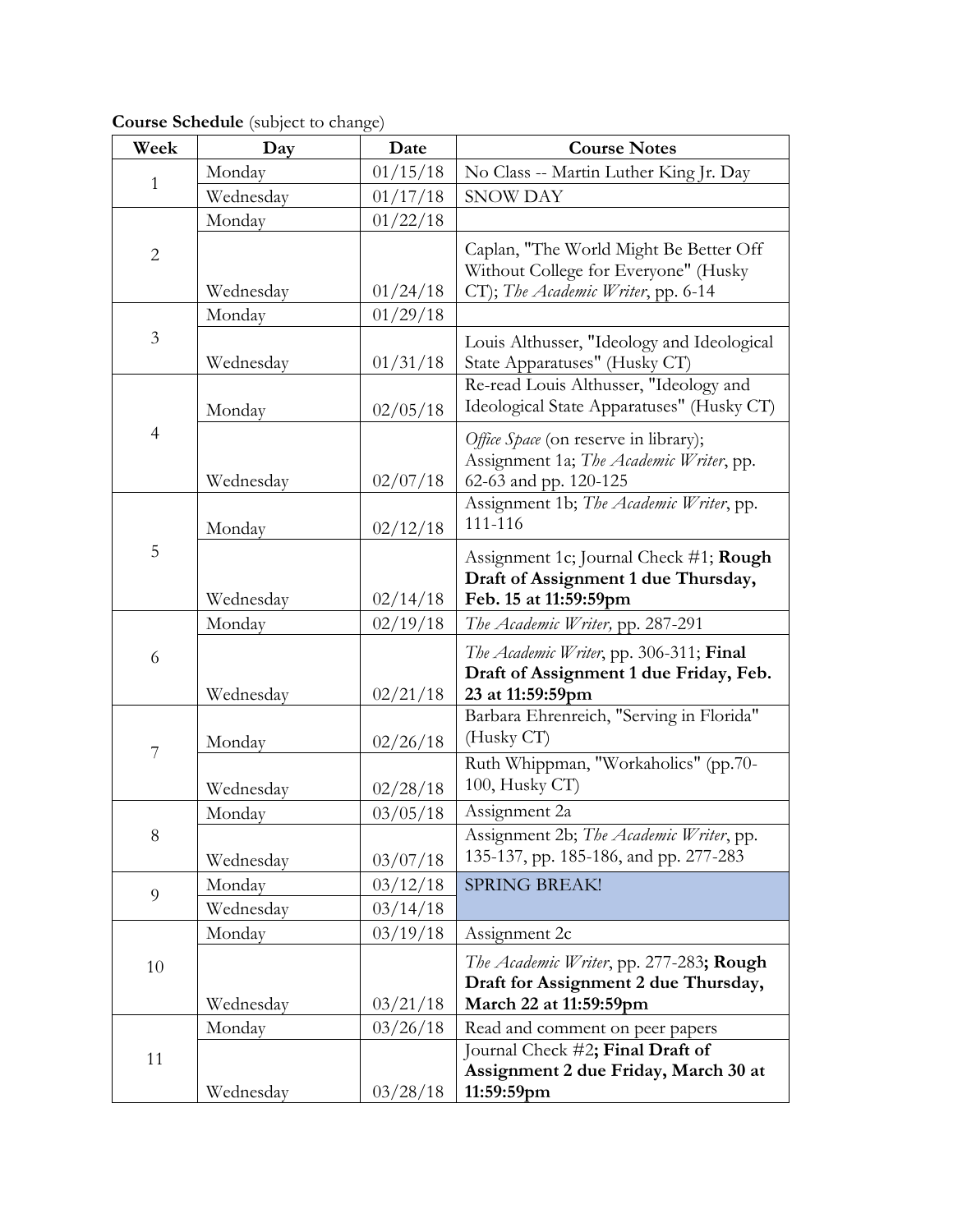|     | Monday    | 04/02/18 |                                             |
|-----|-----------|----------|---------------------------------------------|
| 1 ጣ |           |          | Podcast presentations; The Academic Writer, |
|     | Wednesday |          | $04/04/18$   pp. 67-78                      |